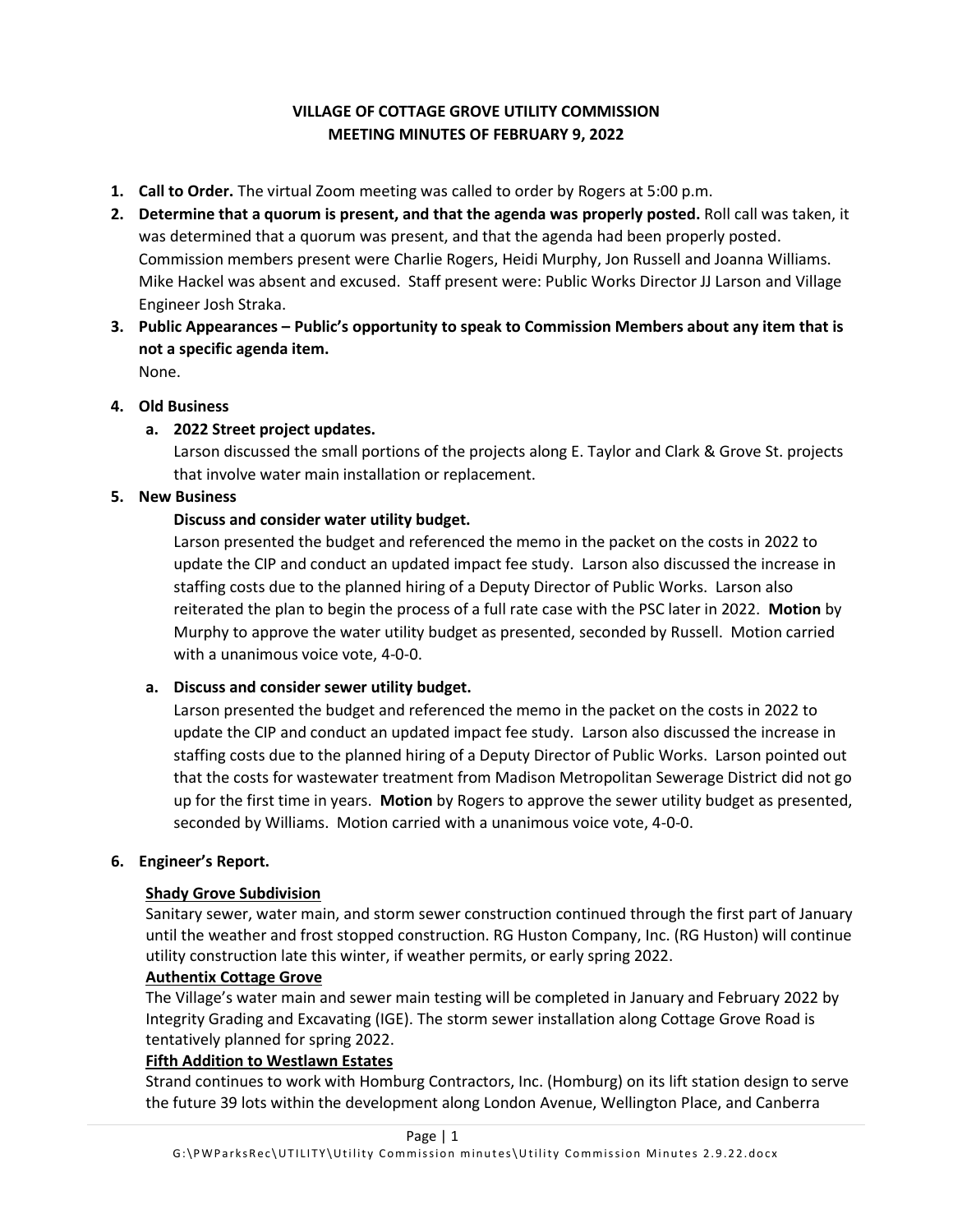Circle. Strand anticipates a formal second review in early February 2022. Construction of the water main, sanitary services, and storm sewer continued through the first part of January 2022 until the weather and frost stopped construction. Homburg will continue utility construction late this winter, if weather permits, or early spring 2022.

#### **Quarry Ridge Estates**

Quarry Ridge Phase C drawings and a land disturbance permit was reviewed in mid-January with comments sent back to the developer and the developer's engineer. The developer's current schedule is to start construction in March or April 2022, weather permitting.

#### **Development Reviews**

Strand attended a meeting with potential developer for the Three Oaks parcels along Ridge Road. The developer will move forward with its due diligence before purchasing the property for residential development. A future regional lift station may be required on this side of the community to serve this and other developments.

Strand attended meetings with the developer's engineer for Project Silver Eagle and other TID #10 developments. Some of the main topics discussed include utility extension, traffic generation, and stormwater control.

## **Upcoming Village Utility Projects**

Strand met with JJ in early January to discuss a preliminary layout for the water main along Taylor Street. The water main will be replaced from Main Street to Forreston Drive to replace an older undersized water main. Bidding for the project will occur in March 2022. Construction is anticipated to begin in May 2022.

#### **7. Director's Report**

## **Project Update**

MSA finished and Strand reviewed plans for the Clark & Grove Street Improvements. This project involves adding a loop to the water main the rest of the way through Bakken Park to Grove Street and connected into existing water on Clark.

Strand is finalizing plans for E. Taylor/Ridge Rd. construction. This project involves the replacement of asbestos cement water main on part of E. Taylor.

## **Office Hours Change**

For years the posted office hours of the Public Works & Utilities Department have been 7:30am to 3:30pm. Given our lean staff levels Village-wide, we changed the posted hours to align with the Parks & Rec Department in our building as well as Village Hall. This will provide coverage across the phones and in-person visits when staff is unavailable. As of Monday, January 31st Department hours are 8:00am – 4:00pm Monday through Friday. Department field staff will still keep their hours (6:30am – 2:30pm).

## **Staffing Updates**

## **Public Works Technician**

With Jake's departure, we were fortunate that we had a great "runner up candidate" from our last hiring process for the Public Works Technician position only a few months ago. Officer Vince Jeffords, member of the Cottage Grove Police Department since 1999, became our newest Public Works Technician on January 10th.

Obviously, Vince brings a wealth of experience in public service and Village-specific knowledge. More importantly than that, we are confident he will be a great fit with our close-knit, small team. Every one of our staff knows Vince well and has worked side-by-side with him in different situations through the years.